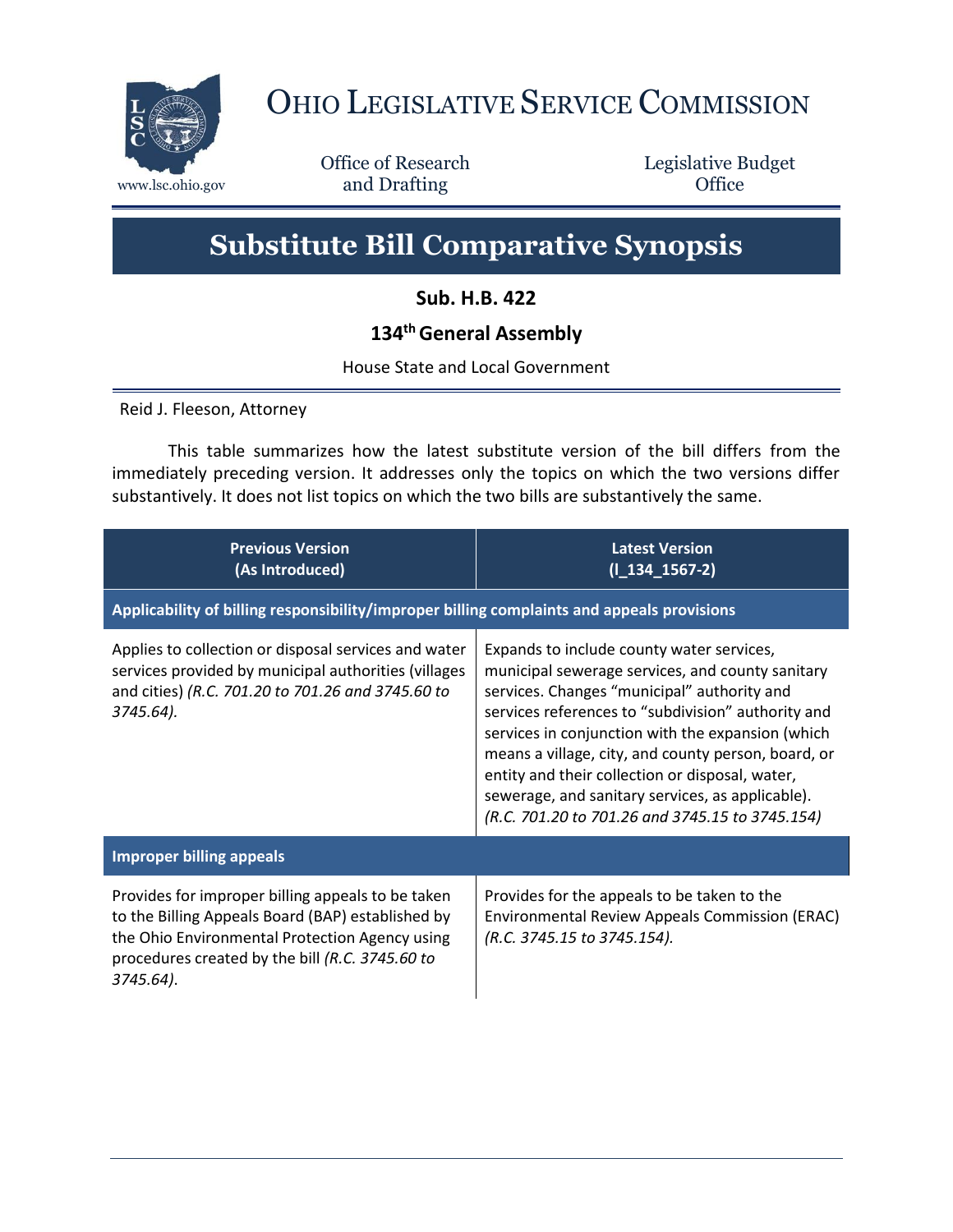| <b>Previous Version</b><br>(As Introduced)                                                                                                                                                                                                                          | <b>Latest Version</b><br>$(I_134_1567-2)$                                                                                                                                                                                                                                                                                                                                                                                                                                                                                                                                                                                                                                       |  |
|---------------------------------------------------------------------------------------------------------------------------------------------------------------------------------------------------------------------------------------------------------------------|---------------------------------------------------------------------------------------------------------------------------------------------------------------------------------------------------------------------------------------------------------------------------------------------------------------------------------------------------------------------------------------------------------------------------------------------------------------------------------------------------------------------------------------------------------------------------------------------------------------------------------------------------------------------------------|--|
| Application of Administrative Procedure Act (R.C. Chapter 119)                                                                                                                                                                                                      |                                                                                                                                                                                                                                                                                                                                                                                                                                                                                                                                                                                                                                                                                 |  |
| Requires the Director of Environmental Protection<br>to adopt rules regarding BAP composition and its<br>procedures, processes, and decision standards for<br>improper billing appeals in accordance with the<br>Administrative Procedure Act (APA) (R.C. 3745.62). | Provides that ERAC, with respect to its rules<br>regarding its procedures, processes, and decision<br>standards for improper billing appeals, is not<br>subject to the APA (R.C. 3745.152(B)).                                                                                                                                                                                                                                                                                                                                                                                                                                                                                  |  |
| Contracting owner-occupier limitation imposed on certain county and municipality liens                                                                                                                                                                              |                                                                                                                                                                                                                                                                                                                                                                                                                                                                                                                                                                                                                                                                                 |  |
| No provision.                                                                                                                                                                                                                                                       | Imposes on counties, regarding their water and<br>sanitary services, and on municipalities, regarding<br>their collection or disposal and sewerage services,<br>the limitation requiring that for liens to be placed<br>by the county auditor on property for unpaid<br>rents/rates or charges for those services, the<br>service contract must have been made directly<br>with an owner that occupies the property and that<br>additional certification confirming the owner-<br>occupier contract is provided to the auditor<br>(R.C. 701.10(A)(2)(a), 729.49(B)(1),<br>$6103.02(G)(1)(a)$ , and $6117.02(C)(1)(a)$ ).                                                        |  |
| Additional certification expansion regarding service liens                                                                                                                                                                                                          |                                                                                                                                                                                                                                                                                                                                                                                                                                                                                                                                                                                                                                                                                 |  |
| No provision.                                                                                                                                                                                                                                                       | Requires the additional certification for a service<br>lien (lien for unpaid rates/rents or charges for<br>collection or disposal, water, sewerage, and<br>sanitary services), confirming the owner-occupied<br>contract for service, to consist of the following:<br>Property parcel number on which the lien<br>п<br>is to be imposed;<br>Property owner name;<br>٠<br>Name of person who contracted for the<br>٠<br>service;<br>Confirmation from the person, board, or<br>٠<br>entity of the subdivision certifying the lien<br>and submitting the additional certification<br>that all of the information submitted to<br>the auditor has been verified.<br>(R.C. 319.65.) |  |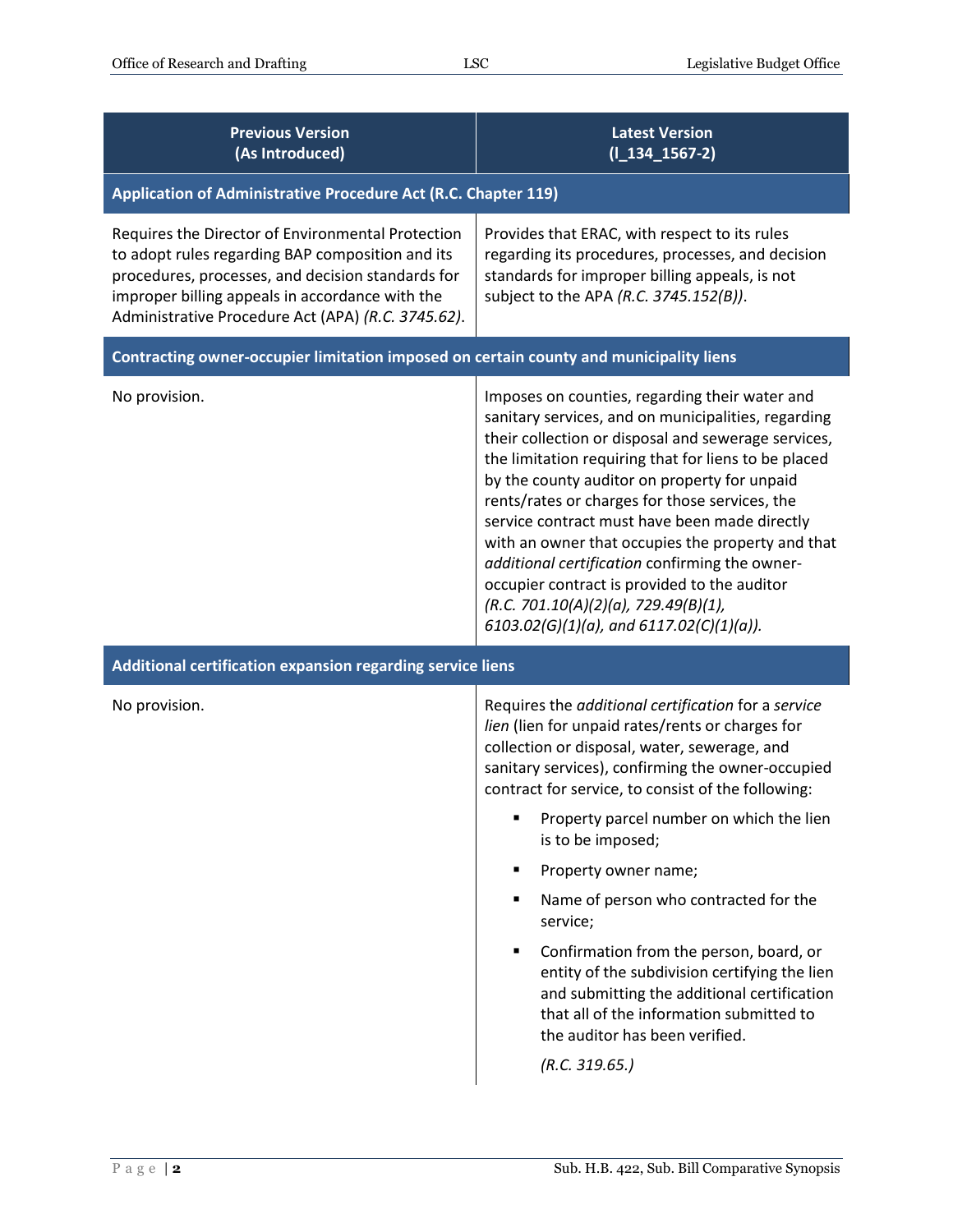| <b>Previous Version</b><br>(As Introduced)                                                                                                                                                                                                                                                          | <b>Latest Version</b><br>$(I_134_1567-2)$                                                                                                                                                                                                                                                                                                                    |  |
|-----------------------------------------------------------------------------------------------------------------------------------------------------------------------------------------------------------------------------------------------------------------------------------------------------|--------------------------------------------------------------------------------------------------------------------------------------------------------------------------------------------------------------------------------------------------------------------------------------------------------------------------------------------------------------|--|
| Auditor notice to property owner before certifying service liens                                                                                                                                                                                                                                    |                                                                                                                                                                                                                                                                                                                                                              |  |
| No provision.                                                                                                                                                                                                                                                                                       | Requires the county auditor to provide notice to<br>the property owner about placement of a service<br>lien on the property before placing the lien and<br>requires the notice to inform the owner about the<br>ability to appeal the lien with ERAC (R.C. 319.66).                                                                                          |  |
| <b>Service lien appeals</b>                                                                                                                                                                                                                                                                         |                                                                                                                                                                                                                                                                                                                                                              |  |
| No provision.                                                                                                                                                                                                                                                                                       | Establishes a procedure for persons receiving<br>notice of placement of a service lien from the<br>county auditor to make an appeal to ERAC. Allows<br>appeals to be brought against all service liens,<br>including any placed before the bill's effective date<br>(R.C. 3745.155 to 3745.1510).                                                            |  |
| Municipal collection or disposal services collection                                                                                                                                                                                                                                                |                                                                                                                                                                                                                                                                                                                                                              |  |
| Permits a municipal corporation to collect unpaid<br>collection or disposal services rates or charges,<br>except those certified to the county auditor as a<br>lien, using an action at law, from an owner, tenant,<br>or other person who is liable to pay the rates or<br>charges (R.C. 701.101). | Allows the municipal corporation to use an action<br>at law to collect all unpaid collection or disposal<br>services rates or charges, including those certified<br>as a lien (R.C. 701.101).                                                                                                                                                                |  |
| <b>Municipal sewerage services collection</b>                                                                                                                                                                                                                                                       |                                                                                                                                                                                                                                                                                                                                                              |  |
| No provision                                                                                                                                                                                                                                                                                        | Permits a municipal corporation to collect unpaid<br>sewerage service rates or charges, using an action<br>at law, from an owner, tenant, or other person<br>who is liable to pay the rates or charges<br>(R.C. 729.491).                                                                                                                                    |  |
| Municipal collection or disposal and sewerage lien payments                                                                                                                                                                                                                                         |                                                                                                                                                                                                                                                                                                                                                              |  |
| No provision                                                                                                                                                                                                                                                                                        | Requires a county treasurer to accept separately<br>tendered payments for the full certified collection<br>or disposal service liens and sewerage service liens<br>and to place the amounts collected, respectively,<br>into the general fund of the municipal corporation<br>or the appropriate distinct fund<br>$(R.C. 701.10(A)(2)(b)$ and 729.49(B)(2)). |  |